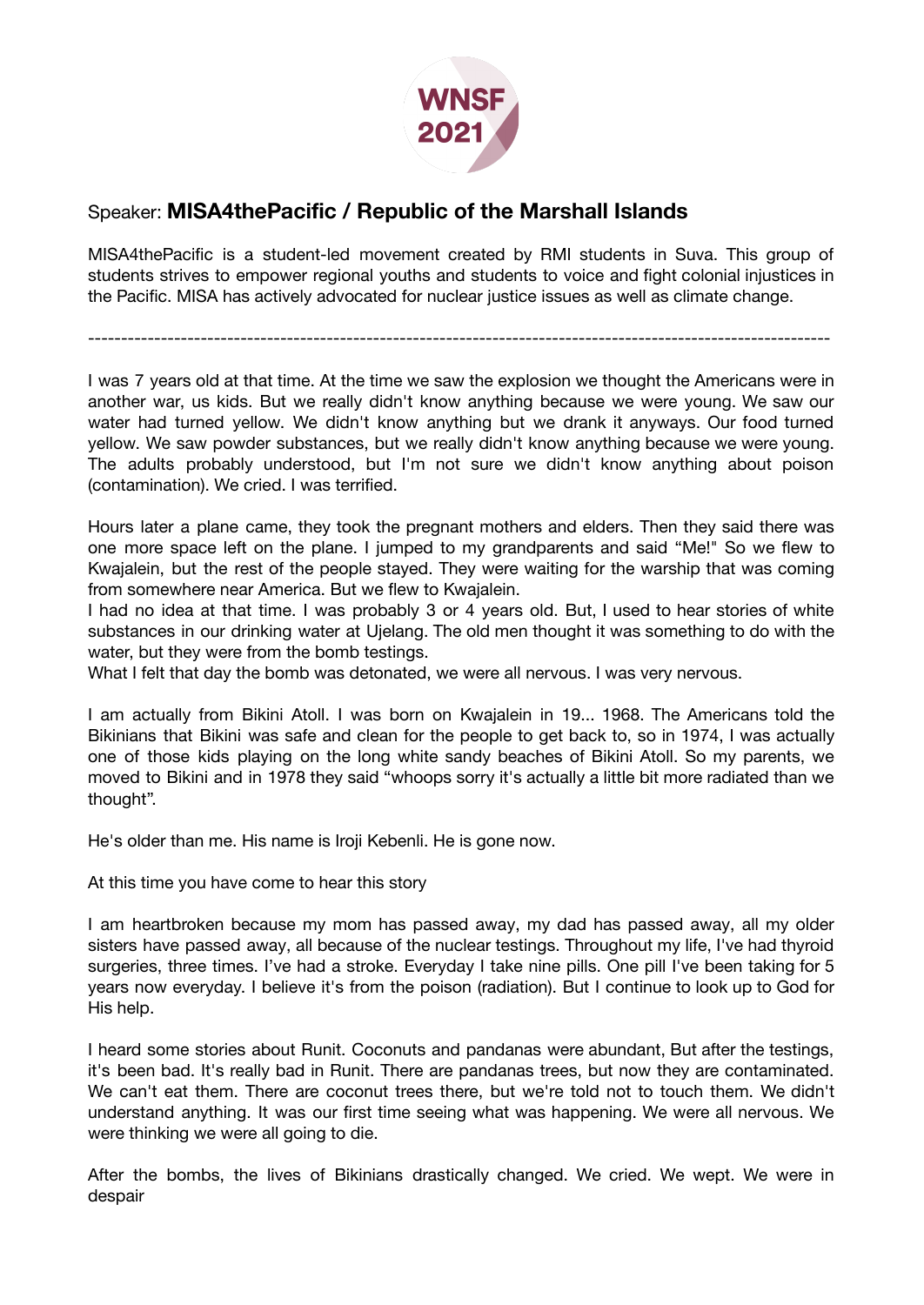

Why wouldn't we cry? That's all we can do. While we were there, they would come back. they would come back to Bikini and do testings to see how high the radiation was in our body. So, looking back I'd say that, you know they were doing some radiation studies, radiation effects on human beings.

So, that is where I am from, that is where my mother's from. Both my mom and dad died. They both passed away. They died of cancer.

This is a glimpse to the eyes that have witness loss, displacement, neglect and chaos. As time changed the situation remained the same. The tears that shed on the day of two suns are the same tears that surround our Lagoon, the flakes of the fallout did not only fall into our skins, put on to our destiny.

But now is the time to voice the voiceless to wipe the tears shed over the years and to shift the narrative as people of great navigation, who have been forcibly displaced, who must continue to look ahead and set sail.

Our hopes and goals for those to come in the next generation is that they stand firm and push leaders to address these issues. I think it's important to discuss it now because we are losing a lot of land and just like the Runit Dome, in Enewetak the more land we lose. The greater chance of it spilling out into our ocean and ruining our fish and ruining our fish. Not just our fish, but the Pacific.

The survivors have shared their stories of the time the bombs were dropped and the afternath, including impacts on health, displacement and trauma. Now, as most of the survivors have passed and the very few remaining are very ill, the plights remains and is driven by Marshallese youth throughout the world determined to find justice.

Disclaimer

This transcript is at the responsibility of Peace Boat and may not be completely the same as the original testimony. The original testimony was presented online at the World Nuclear Survivors Forum 2021 on December 2-3, where over 30 nuclear survivors from five continents around the world shared their voices with more than 1000 people. The Forum was hosted by Peace Boat in partnership with the International Campaign to Abolish Nuclear Weapons (ICAN). The stories and panel discussions are all available for viewing on demand via Youtube or on our website here: [https://nuclearsurvivors.org](https://nuclearsurvivors.org/)